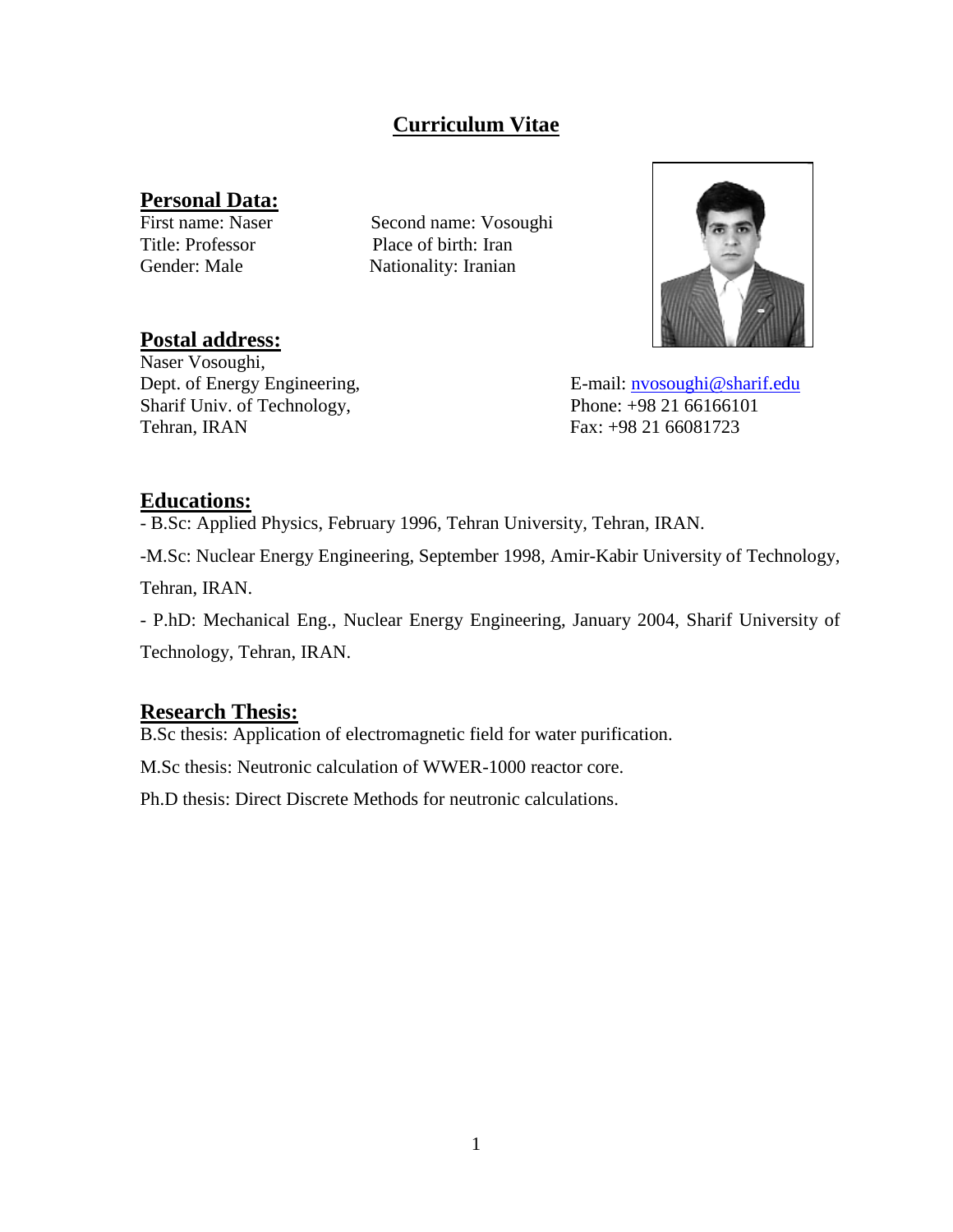#### **Some Selected Publications (Journal Papers):**

- 1) Ghaderi, M., Salehi A.A., **Vosoughi N.**, " A new approach for solution of time dependent neutron transport equation based on nodal discretization using MCNPX code with feedback", *Annals of Nuclear Energy*, *Volume 133*, *2019*, *Pages 519-526.*
- 2) Ghaderi, M., Salehi A.A., **Vosoughi N.**, "A time dependent Monte Carlo approach for nuclear reactor analysis in a 3-D arbitrary geometry", *Progress in Nuclear Energy*, *Volume 115*, *2019*, *Pages 80-90.*
- 3) Shahabinejad H., **Vosoughi N.**, "SGSD: A novel Sequential Gamma-ray Spectrum Deconvolution algorithm", *Annals of Nuclear Energy*, *Volume 132*, *2019*, *Pages 369- 380.*
- 4) Ghaderi, M., Salehi A.A., **Vosoughi N.**, "Implementation of a dynamic Monte Carlo method for transients analysis with thermal-hydraulic feedbacks using MCNPX code", *Annals of Nuclear Energy*, *Volume 130*, *2019*, *Pages 240-249.*
- 5) Fereidoni, S., Hosseinzadeh A.H., Nazmabadi M., **Vosoughi N.**, "Effect of angular position on the quality of dense plasma focus-based additive layer manufactured molybdenum coatings", *The International Journal of Advanced Manufacturing Technology, Volume 99, 2018, Pages: 2717-2725*.
- *6)* Shahabinejad H., **Vosoughi N.**, "Analysis of complex gamma-ray spectra using particle swarm optimization", *Nuclear Instruments [and Methods in Physics Research Section](https://www.sciencedirect.com/science/journal/01689002)  [A,](https://www.sciencedirect.com/science/journal/01689002) 2018, Volume 911, Pages: 123-130.*
- 7) Bahrami M, **Vosoughi N.**, "SN transport method for neutronic noise calculation in nuclear reactor systems: Comparative study between transport theory and diffusion theory", *Annals of Nuclear Energy*, *Volume 114*, *2018*, *Pages 236-244.*
- *8)* Heidari S., Rahgosha M., **Vosoughi N.**, Athari M., "Study of Fast Transient Pressure Drop in VVER-1000 Nuclear Reactor Using Acoustic Phenomenon", *Science and Technology of Nuclear Installations, Volume 2, 2018, Pages: 1-11.*
- 9) Ayyoubzadeh M., **Vosoughi N.**, Hosseini S.A., "Higher order power reactor noise analysis: The multigroup diffusion model", *Annals of Nuclear Energy*, *Volume 111*, *2018*, *Pages 354-370.*
- *10)* Golnarkar H., **Vosoughi N.**, Etaati G.R., "The Direct Discrete Method for the Analysis Magnetohydrodynamic Equations", *Journal of Fundamental and Applied Sciences, 2016, Volume 9, Published on-line.*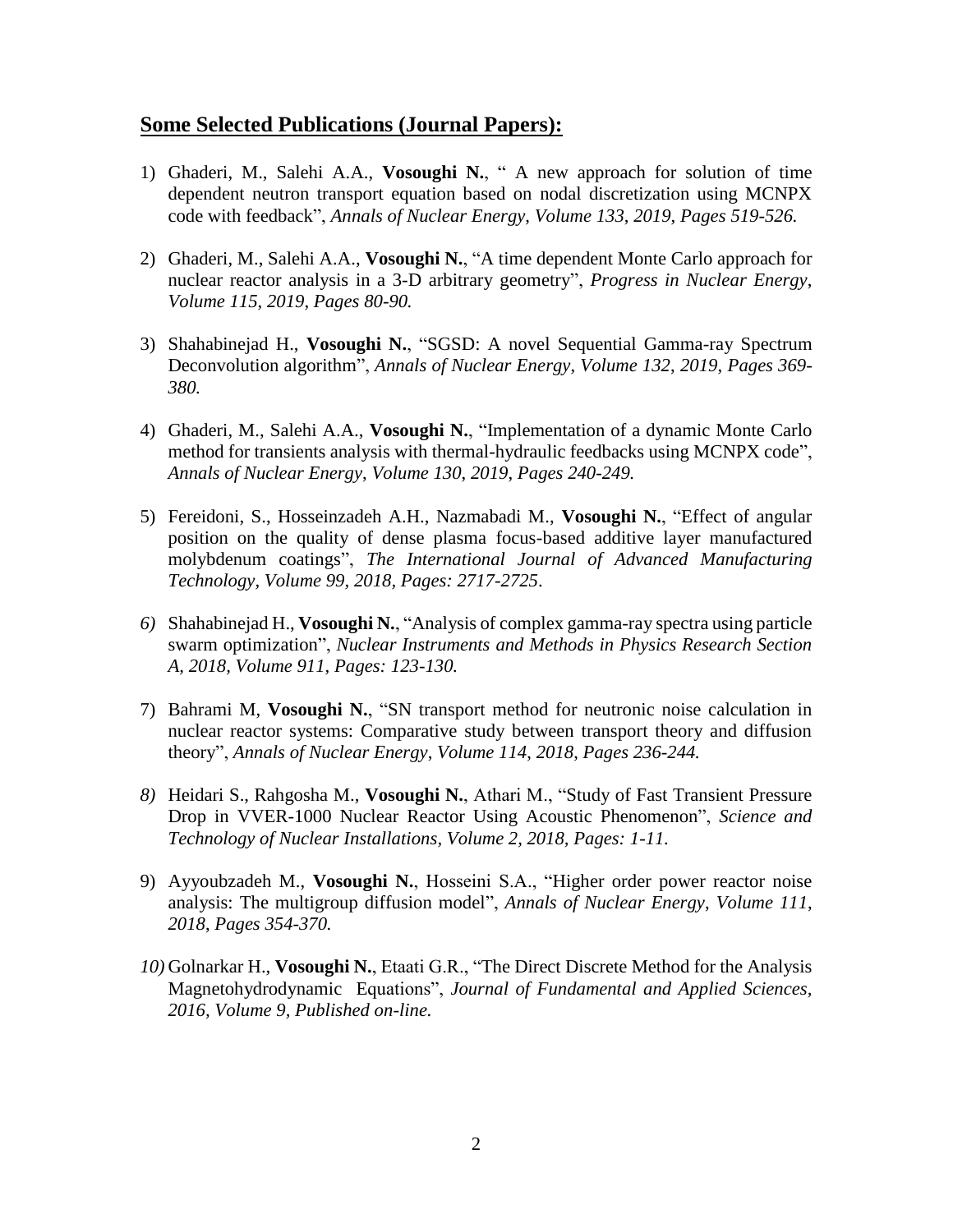- 11) Hosseinzadeh A.H., Nazmabadi M., **Vosoughi N.**, "Deposition of Metallic Molybdenum thin films on 304L Steel Substrate by SUT-PF", *[Surface and Coatings](https://www.sciencedirect.com/science/journal/02578972)  [Technology,](https://www.sciencedirect.com/science/journal/02578972) 2017, Volume 309, Pages 1052-1061.*
- 12) Khorasani S., **Vosoughi N.**, Tanha K., Asadi M., "Implementation of absolute quantification in small animal spect imaging: phantum and animal studies", *[Journal of](https://www.ncbi.nlm.nih.gov/pubmed/28508491) Applied [Clinical Medical](https://www.ncbi.nlm.nih.gov/pubmed/28508491) Physics, 2017, Volume 18, Pages 215-223.*
- 13) Ayyoubzadeh M., **Vosoughi N.**, "On the limitations of linear power reactor noise analysis: A point kinetics approach", *Annals of Nuclear Energy*, *2017*, *Volume 102*, *Pages 124-136.*
- *14)* Arkani M., Khalafi H., **Vosoughi N.**, Khakshornia S., "Development and Experimental Validation of a Correlation Monitor Toll Based on the Endogenous Pulsed Neutron Source Technique", *Metrology and Measurement System, 2017, Volume 24, Pages 441-461.*
- *15)*Rahimi M.R., Jahanfarnia G.R., **Vosoughi N.**, "Thermal-Hydraulic Analysis of Nano Fluids as the Coolant in Supercritical Water Reactors", *[The Journal of Supercritical](https://www.sciencedirect.com/science/journal/08968446)  [Fluids,](https://www.sciencedirect.com/science/journal/08968446) 2017, Volume 128, Pages 47-56.*
- 16) Farhang Fallah V., Salehi A.A., **Vosoughi N.**, Ayyoubzadeh M., "A sensitivity analysis of thermal lattices kinetic parameters with respect to the spectral weighting function using ultrafine BN method", *Progress in Nuclear Energy*, *Volume 88*, *2016*, *Pages 310- 320.*
- 17) Hosseini S.A., **Vosoughi N.**, "Development of 3D neutron noise simulator based on GFEM with unstructured tetrahedron elements", *Annals of Nuclear Energy*, *2016, Volume 97*, *Pages 132-141.*
- 18) Shoshtari M., Jafari J., Aghaee M., **Vosoughi N.**, Nemati M., "Analysis of accumulators configuration in LB-LOCA for Bushehr NPP", *Annals of Nuclear Energy*, *2016, Volume 92*, *Pages 96-106.*
- *19)* Abdollahnejad A., **Vosoughi N.**, Zare M.R., "Design and fabrication of an in situ gamma radioactivity measurement system for marine environment and its calibration with Monte Carlo method", *[Applied Radiation and Isotopes,](https://www.sciencedirect.com/science/journal/09698043) 2016, Volume 114, Pages 87-91.*
- 20) Vagheian M., **Vosoughi N.**, Salarieh H., "Enhanced finite difference scheme for the neutron diffusion equation using the importance function", *Annals of Nuclear Energy*, *2016, Volume 96*, *Pages 412-421.*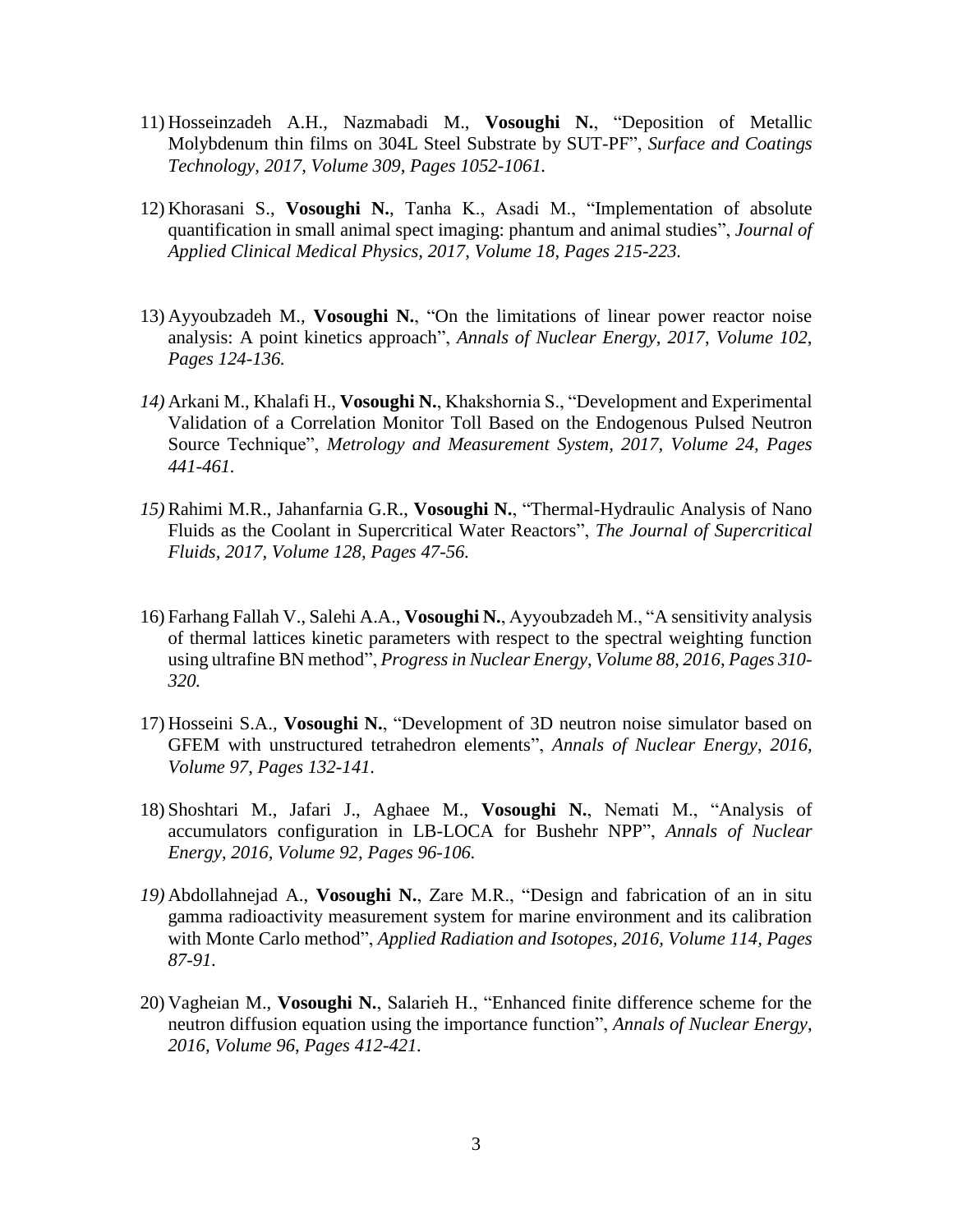- 21) Ayyoubzadeh M., **Vosoughi N.,** ["On the spatiotemporal correlations in a linear](http://www.sciencedirect.com/science/article/pii/S0306454915004004)  [stochastic field generated by non-interacting particles: Theory"](http://www.sciencedirect.com/science/article/pii/S0306454915004004), *Annals of Nuclear Energy*, *Volume 85*, *2015*, *Pages 1226-1238.*
- 22) Akhavan A., **Vosoughi N.,** ["Calculation of photon pulse height distribution using](http://www.sciencedirect.com/science/article/pii/S0969806X15300359)  [deterministic and Monte Carlo methods"](http://www.sciencedirect.com/science/article/pii/S0969806X15300359), Radiation Physics and Chemistry, Volume 117, 2015, Pages 160-166.
- 23) Malmir H., **Vosoughi N.,** "Investigating the propagation noise in PWR's via closed loop Neutron-kinetic thermal-hydraulic noise calculation", *Annals of Nuclear Energy*, *Volume 80*, *2015*, *Pages 101-113.*
- 24) Hosseini S.A., **Vosoughi N.,** Zangian M., "Development of MCNPX-ESUT computer code for simulation of neutron/gamma pulse height distribution", NUCLEAR INSTRUMENTS & METHODS IN PHYSICS RESEARCH SECTION A-ACCELERATORS, *Volume 782*, *2015*, *Pages 112-119.*
- 25) Ghadri, M., **Vosoughi N.**, "Development of a 3D program for calculation of multigroup Dancoff factor based on Monte Carlo method in Cylindrical Geometry", *Annals of Nuclear Energy*, *Volume 78*, *2015*, *Pages 49-59.*
- 26) Malmir H., **Vosoughi N.,** "Calculation and analysis of thermal-hydraulics fluctuations in pressurized water reactor", *Annals of Nuclear Energy*, *Volume 76*, *2015*, *Pages 75- 84*
- *27)* Ayyoubzadeh M., **Vosoughi N.,** "On the second moment of stochastic radiation field", *Annals of Nuclear Energy*, *Volume 75*, *2015*, *Pages 283-291.*
- 28) Malmir H., **Vosoughi N.,** "Propagation noise calculation in VVER-type reactor core", Progress in Nuclear Energy, Vol. 78, 2015, pp. 10-18.
- 29) Hatami E., Salarieh H., **Vosoughi N.,** ["Design of a fault tolerated intelligent control](http://www.sciencedirect.com/science/article/pii/S0959152414001139)  [system for a nuclear reactor power control: Using extended Kalman filter"](http://www.sciencedirect.com/science/article/pii/S0959152414001139), *Journal of Process Control, Volume 24, Issue 7, July 2014, Pages 1076-108.*
- *30)* Hosseini S.A., **Vosoughi N.,** "Noise source reconstruction using ANN and hybrid methods in VVER-100 reactor core", *Progress in Nuclear Energy, Vol. 71, pp. 232- 247, 2014.*
- *31)* Farhang Fallah V., **Vosoughi N.,** "Calculation of VVER-1000 reactor scaling factor for inference of core Barrel motion", *Ann. Nucl. Energy, Vol. 63, pp. 205-208, 2014.*
- 32) Ayyoubzadeh M., **Vosoughi N.,** "An alternative stochastic formulation for the point reactor", *Ann. Nucl. Energy, Vol. 63, pp. 691-695, 2014.*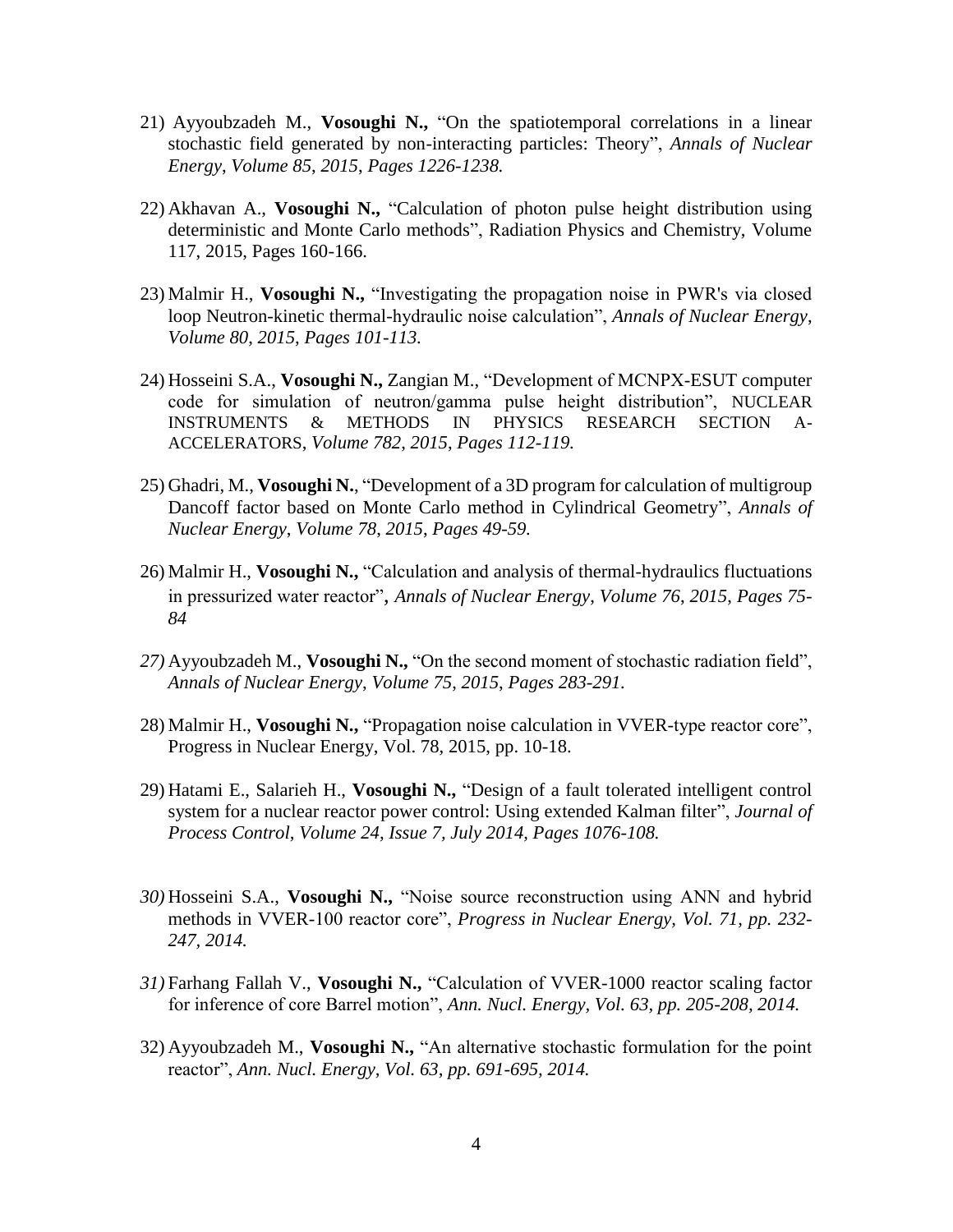- *33)* Arkani M., Khalafi H., **Vosoughi N.,** "A Flexible Multichannel Digital Random Pulse Generator Based on FPGA", *WJNST, Vol. 3, pp. 109-116, 2013.*
- *34)* Hosseini S.A., **Vosoughi N.,** "On a various noise source reconstruction algorithms in VVER-1000 reactor core", *Nuclear Engineering and Design, Vol. 261, pp. 132-143, 2013.*
- 35) Malmir H., **Vosoughi N.,** "On line reactivity calculation using Lagrange method", *Ann. Nucl. Energy, Vol. 62, pp. 463-467, 2013.*
- *36)* Hosseini S.A., **Vosoughi N.,** "Development of two-dimensional, multigroup neutron diffusion computer code based on GFEM with unstructured triangle elements", *Ann. Nucl. Energy, Vol. 51, pp. 213-226, 2013.*
- 37) Hosseini S.A., **Vosoughi N.,** "Neutron noise simulation by GFEM and unstructured triangle elements", *Nuclear Engineering and Design, Vol. 253, pp. 238-258, 2012.*
- *38)* Abedi, A., **Vosoughi N.,** "Neutronic Simulation of a pebble Bed reactor considering its double heterogeneous nature", *Nuclear Engineering and Design, Vol. 253, pp. 277- 284, 2012.*
- *39)* Ayyoubzadeh M., **Vosoughi N.,** "On a generalized basis for solving the one dimensional transport equation: theory", *JQSRT, Vol. 113, pp. 335-341, 2012.*
- *40)* Ayyoubzadeh M., **Vosoughi N.,** "On an improved direct discrete method and its application in two dimensional multigroup neutron diffusion equation", *Ann. Nucl. Energy, Vol. 44, pp. 1-7, 2012.*
- *41)* Hosseini M., **Vosoughi N.,** "Development of a VVER-1000 core loading pattern optimization program based on perturbation theory", *Ann. Nucl. Energy, Vol. 39, Issue 1, pp. 35-41, 2012.*
- 42) Hosseini S.A., **Vosoughi N.,** "Monte Carlo Simulation of Feynman-Alpha and Rossi-Alpha Techniques for Calculation of Kinetic Parameters of Tehran research Reactor", *Ann. Nucl. Energy, Vol. 38, Issue 10, pp. 2140-2145, 2011.*
- 43) Ayyoubzadeh M., **Vosoughi N.,** Safarzadeh M.J.,"Solution of diffusion equation in deformable spheroids", *Ann. Nucl. Energy, Vol. 38, Issue 5, pp. 982-988, 2011.*
- *44)* Taherzadeh M., Jafari J., **Vosoughi N.,** "Experimental study of small and medium break LOCA in TTL-2 thermo-hydraulic test loop and its modeling with RELAP5/mode 3.2 code", *Scientia Iranica, Vol. 17, No. 6, pp. 492-501, 2010.*
- *45)* Hosseini S.A., **Vosoughi N.,** "Uncertainty evaluation of calculated and measured kinetic parameters of Tehran Research Reactor", *Nuclear Engineering and Design, Vol. 240, Issue 10, pp. 2761-2767, 2010.*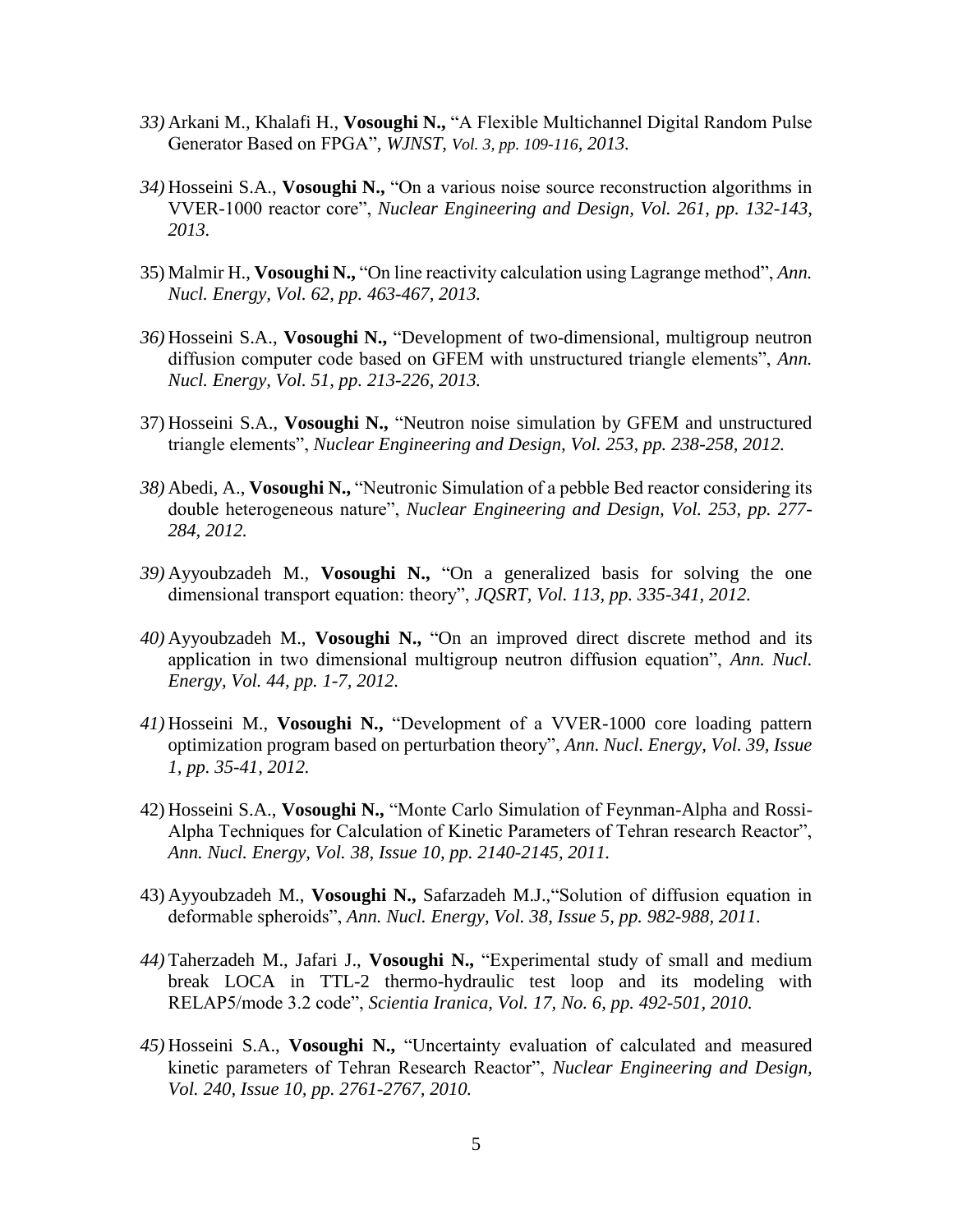- *46)* Malmir H., **Vosoughi N.,** "Development of a 2-D 2-group neutron noise simulator for hexagonal geometries", *Ann. Nucl. Energy, Vol. 37, pp. 1089-1100, 2010.*
- *47)* Hosseini S.A., **Vosoughi N.,** "Calculation, measurement and sensitivity analysis of kinetic parameters of Tehran Research Reactor", *Ann. Nucl. Energy, Vol. 37, Issue 4, pp. 463-470, 2010.*
- 48) Moshkbar k., **Vosoughi N.,** "A simulation of a Pebble Bed reactor by the MCNP-4C computer code", *Nuclear Technology and Radiation Protection journal, Vol. 24, Issue 3, pp. 177-182, Dec. 2009.*
- 49) Zahedinejad E., **Vosoughi N.,** "Development of a 3-D multigroup program for Dancoff factor calculation", *Ann. Nucl. Energy, Vol. 36, Issue 10, pp. 1486-1497, 2009.*
- 50) **Vosoughi N.,** Salehi, A.A., Shahriari M., "Direct Discrete Method application in neutron transport theory", *IJST SCIENTIA IRANICA, Vol. 14, No. 1, pp. 56-63, 2007.*
- 51) **Vosoughi N.,** Salehi, A.A., Shahriari M., "Discrete formulation for two-dimensional multigroup neutron diffusion equations," *Ann. Nucl. Energy, Vol. 31, Issue 3, February 2004, pp. 231-253.*
- 52) **Vosoughi N.,** Salehi, A.A., Shahriari M., "Direct Discrete Method (DDM) and its application for multigroup neutron transport problems", *Nuclear Technology and Radiation Protection journal, Vol. XVIII, No. 2, Dec. 2003, pp. 12-23.*

#### **Some Selected Publications (International Conferences):**

- 1)"Monte Carlo Modeling of Magnification Mode for Quantitative Assessment of Image Quality in Mammography Systems", Medical, Measurement and Applications, IEEE June 2019, Istanbul, Turkey.
- 2) "Progresses in Power reactor Noise Analysis and Noise Source Diagnosis in last one decade in DOEE", ICRANET 2018, IslamAbad, Pakistan, 2018. (Keynote Speaker).
- 3)"Neutron source localization by analyzing the detector responses and Markov Chain Monte Carlo (MCMC) method", 13th International Conference in Monte Carlo & Quasi-Monte Carlo Methods in Scientific Computing, July 1-6, 2018, Rennes, France.
- 4)"In-core nuclear fuel management optimization of VVER-1000 reactor using perturbation theory", International Conference on Mathematics and Computational Methods Applied to Nuclear Science and Engineering, Latin American Section (LAS) / American Nuclear Society (ANS), May 2011, Brazil.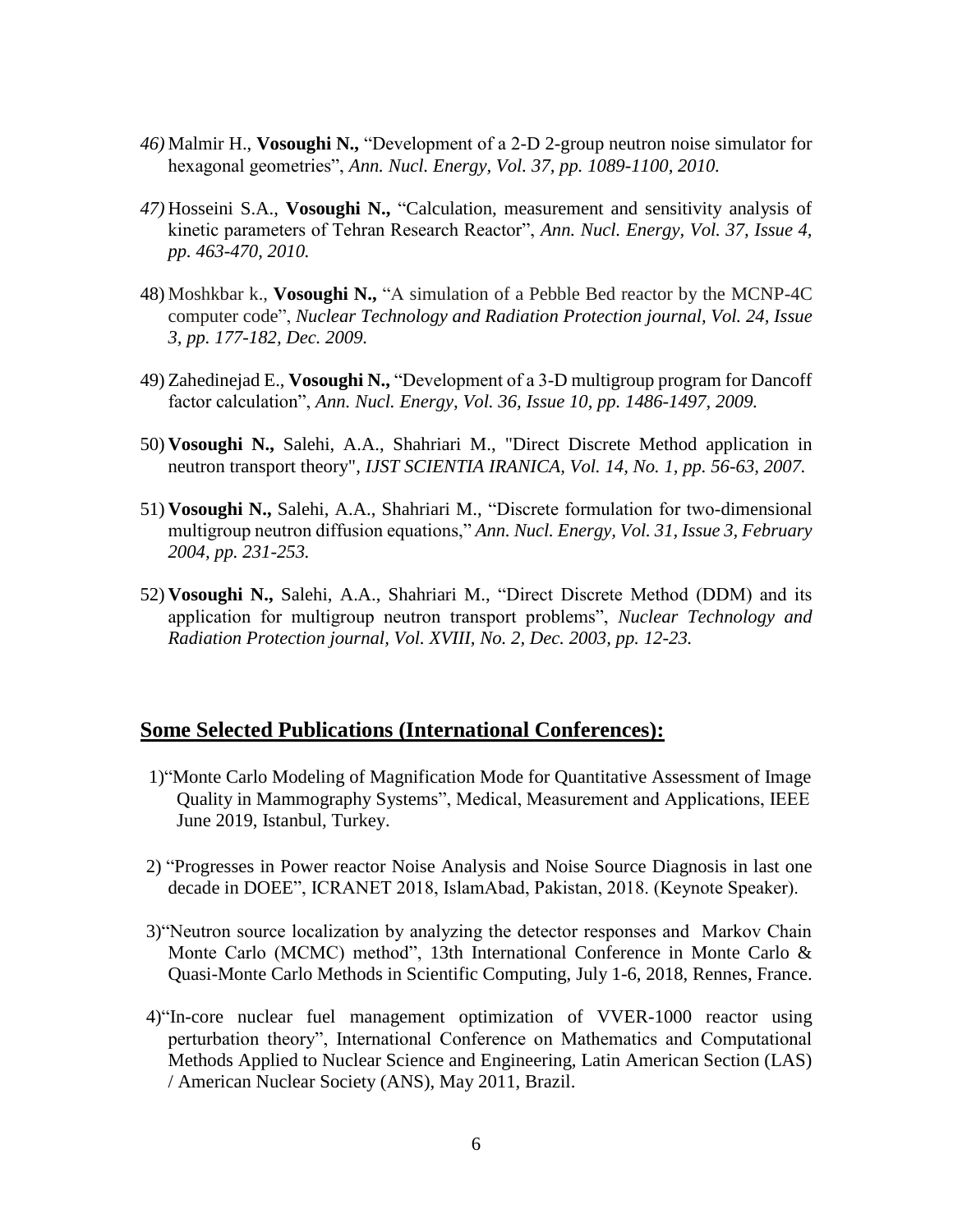- 5)"Optimization of the direct discrete method Using the solution of the adjoint equation and its application in the multigroup neutron diffusion equation", 9th int. conference of numerical analysis and applied mathematics, 2011, Greece.
- 6)"Calculation of fuel burn up and radioactive inventory for HEU fuel element of Tehran Research Reactor", 18<sup>th</sup> International Conference on Nuclear Engineering (ICONE18), May 17-21, 2010, Xian, China.
- 7)**"**Localization of a noise source in VVER-1000 reactor core using neutron noise analysis methods", 18<sup>th</sup> International Conference on Nuclear Engineering (ICONE18), May 17-21, 2010, Xian, China.
- 8) Calculation and measurement of kinetics parameters of Tehran Research Reactor", 17<sup>th</sup> International Conference on Nuclear Engineering (ICONE17), July 12-19, 2009, Brussels, Belgium.
- 9) Sensitivity analysis of kinetic parameters of Tehran Research Reactor (TRR)", 17<sup>th</sup> International Conference on Nuclear Engineering (ICONE17), July 12-19, 2009, Brussels, Belgium.
- 10)"On Equivalence of Discrete Method (DM) with Linear Interpolation and Control Volume Finite Element Method (CVFEM) for Neutron Diffusion Equation", Conference on Nuclear Particle Physics, 19-23 Nov. 2005, Cario, Egypt.
- 11)"Finite Formulation of One-Group Neutron Diffusion Equations", 5th International Yugoslav Nuclear Society Conference, Belgrade, Serbia and Monte Negro, Sep. 2004.
- 12)"Comparison of Discrete (Cell) Method and Finite Element Method with Linear Interpolation for Two-Dimensional One-Group Neutron Diffusion Equations" 2<sup>nd</sup> International Conference on Nuclear Science and Technology, Shiraz, Iran, April 2004.
- 13)"Fuzzy logic controller architecture for water level control in nuclear power plant steam generator using ANFIS training method", International Conference on Nuclear Engineering (ICONE)-11, Tokyo, Japan, April 2003.
- 14)"Application of Direct Discrete Method (DDM) to multigroup neutron transport problems," International Conference on Nuclear Engineering (ICONE)-11, Tokyo, Japan, April 2003.
- 15)"Direct Discrete Method for neutronic calculations," International Conference on Nuclear Engineering (ICONE)-10, Washington, U.S.A., April 2002.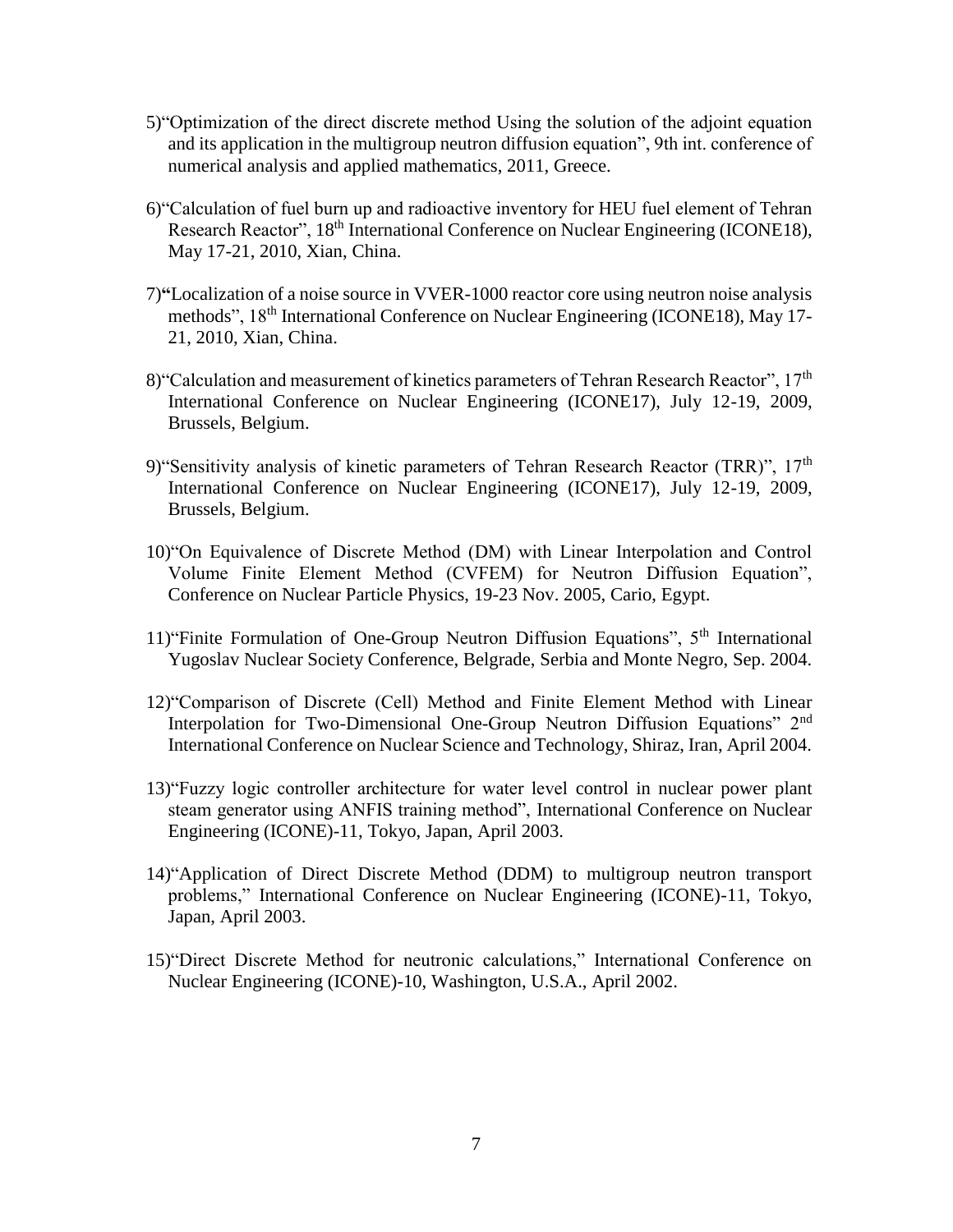## **Book Publications:**

- 1) **Vosoughi N.**, Saheli F., Shahabinejad H., Application of Monte Carlo Method in Nuclear Calculations, Compilation in Persian, 2019.
- 2) **Vosoughi N.**, Zamzamian S.M., Radiation Detection and Measurement,Glenn F. Knoll, Translated in Persian, 2019.

#### **Academic Honors and Awards:**

- 1) Outstanding Professor in Education and Training, Department of Energy Engineering in SHARIF University of Technology, 2012.
- 2) Outstanding Professor in Research, Department of Energy Engineering in SHARIF University of Technology, 2015.
- 3) Outstanding Professor in Education and Training, Department of Energy Engineering in SHARIF University of Technology, 2016.
- 4) Acceptance in a Post-Doctoral position in Sweden, Chalmers University of Technology, Department of Physics, Nuclear Engineering Section, 2007.
- 5) Junior Associate membership of International Center of Theoretical Physics (ICTP), 2005-2012.
- 6) Privileged graduated in Ph.D degree from Sharif University of Technology, 2004.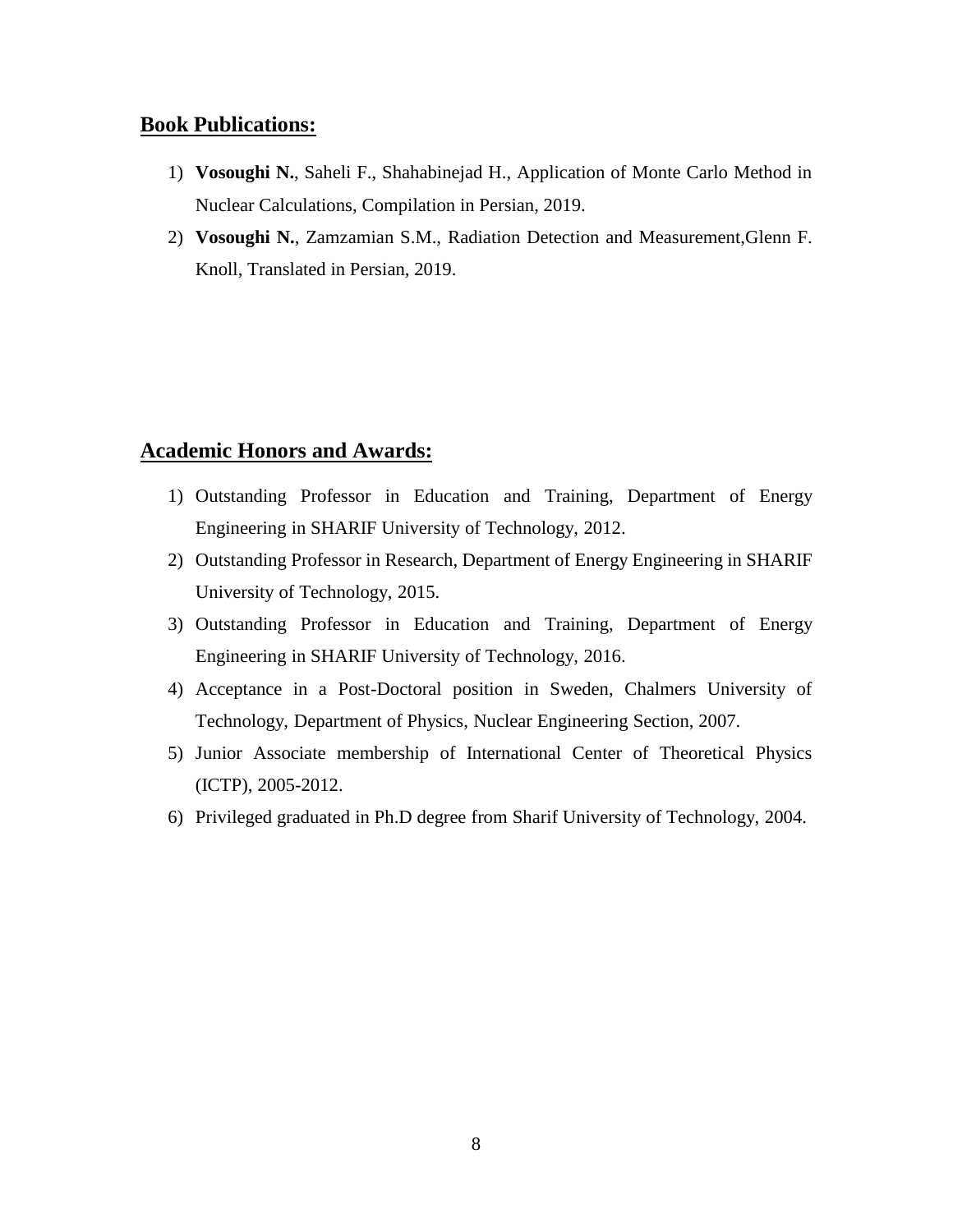## **Employment History:**

| From             | To               | Company/University                                     | Position                                                                    | Country/City  |
|------------------|------------------|--------------------------------------------------------|-----------------------------------------------------------------------------|---------------|
| 1997             | 2007             | <b>Atomic Energy</b><br>Organization of Iran<br>(AEOI) | Researcher                                                                  | Iran/Tehran   |
| 1998             | 2003             | Sharif University of<br>Technology                     | Ph.D student and<br>Teaching assistant                                      | Iran/Tehran   |
| Dec. 2002        | Sep. 2003        | <b>Trieste University</b>                              | Researcher                                                                  | Italy/Trieste |
| Feb. 2004        | <b>July 2007</b> | <b>AEOI</b> / Sharif University<br>of Technology       | Scientific Member /<br>Lecturer                                             | Iran/Tehran   |
| Sep. 2007        | April 2012       | Sharif University of<br>Technology                     | <b>Assistant Professor</b>                                                  | Iran/Tehran   |
| April 2012       | April 2016       | Sharif University of<br>Technology                     | <b>Associate Professor</b> /<br>Vice chair for<br>Research and<br>Education | Iran/Tehran   |
| April 2016       | June 2019        | Sharif University of<br>Technology                     | Professor / Vice chair<br>for Research and<br>Education                     | Iran/Tehran   |
| <b>June 2019</b> | <b>Now</b>       | Sharif University of<br>Technology                     | Professor / Chairman<br>of Dept. of Energy<br>Eng.                          | Iran/Tehran   |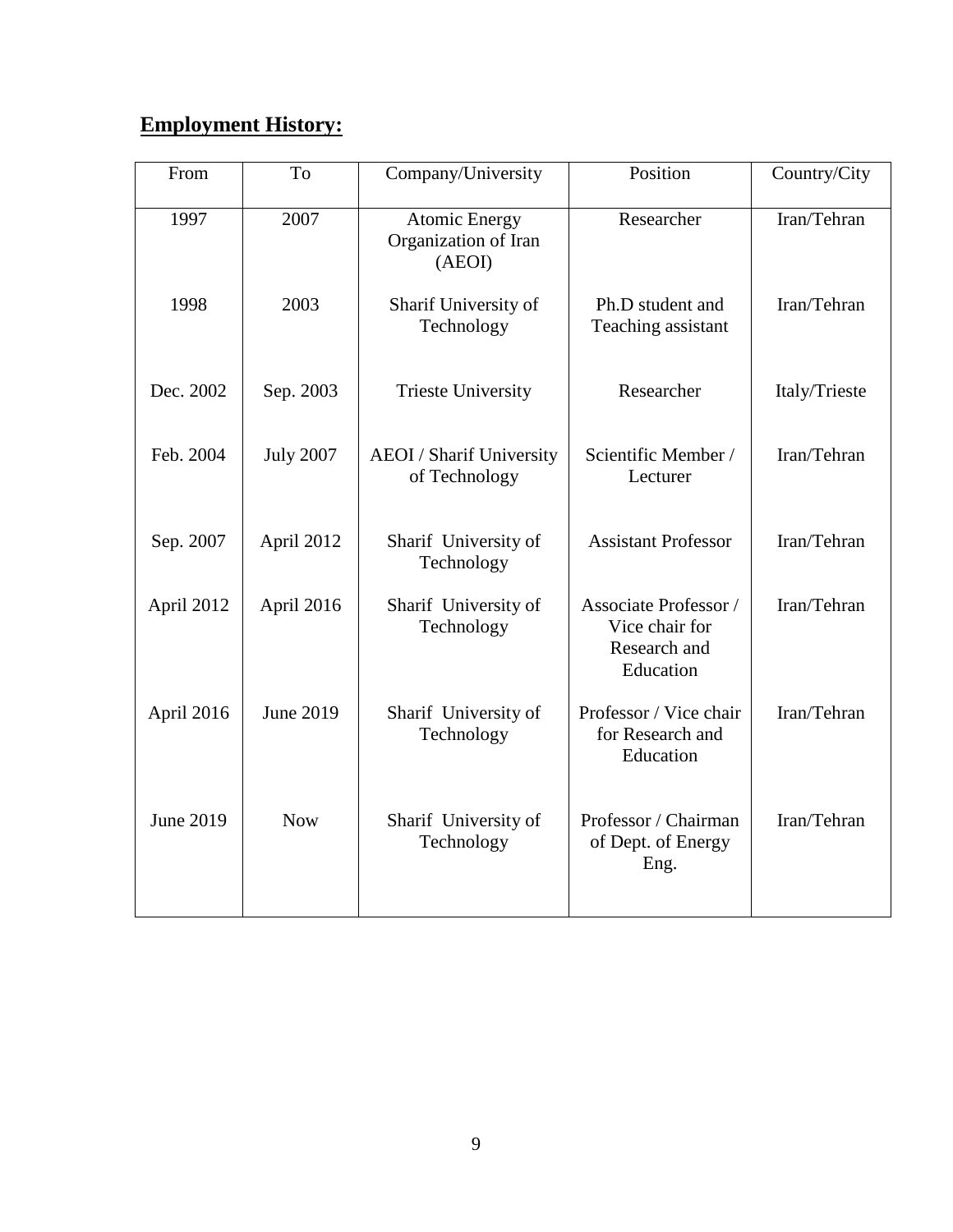## **Outlines of research**

- 1) Neutronic and Thermohydraulic Noise Analysis
- 2) Accident Prediction by Noise Analysis
- 3) Application of Discrete physics to Neutron and Gamma Transport
- 4) Application of Monte Carlo method to neutron and photon transport
- 5) Stochastic process in nuclear physics
- 6) Radiation Detection and spectroscopy
- 7) Nuclear reactor physics
- 8) Plasma Focus (PF)
- 9) Nuclear reactor dynamic
- 10) Nuclear Data processing
- 11) Nuclear reactor simulation

## **Participated Conferences and Workshops:**

- 1. Medical, Measurement and Applications Conference, IEEE June 2019, Istanbul, Turkey.
- 2. Int. Conference on Renewable, Applied and New Energy Technologies (ICRANET), Islamabad, Pakistan, 19-22 Nov. 2018. (Keynote Speaker).
- 3. 13th International Conference in Monte Carlo & Quasi-Monte Carlo Methods in Scientific Computing, July 1-6, 2018, Rennes, France.
- 4. International Conference on Nuclear Engineering (ICONE-18) in Xian, China, 2010.
- 5. International Conference on Nuclear Engineering (ICONE-17) in Brussels, Belgium, 2009.
- 6. Workshop on Regulatory framework of commissioning program of NPP, Organized by IAEA, Tehran, Iran, 2-6 December 2006.
- 7. Workshop on Nuclear Knowledge Management, ICTP, Trieste, Italy, 18-22 Sep. 2006. smr1769.
- 8. 10<sup>th</sup> International Topical Meeting on Research Reactor Fuel Management, Sofia, Bulgaria, 30 April- 3 May 2006.
- 9. International Conference on Monitoring, Assessments and Uncertainties for Nuclear and Radiological Emergency Response, Rio de Janeiro, 21-25 Nov. 2005.
- 10. Workshop on Nuclear Data for Neutron Activation Analysis, ICTP, Trieste, Italy, 2005. smr 1648.
- 11. Workshop on current Issues in Research and Power Reactors, Jozef Stefan Institute, Ljubljana, Slovenia, 20 June - 8 July 2005.
- 12. Workshop on Establishment of Quality Management System for the Iranian Regulatory Body, Tehran, Iran, 16-20 October 2004.
- 13. 2<sup>nd</sup> International Conference on Nuclear Science and Technology in Iran, Shiraz, 2004.
- 14. International Conference on Nuclear Engineering (ICONE-11) in Tokyo, Japan, 2003.